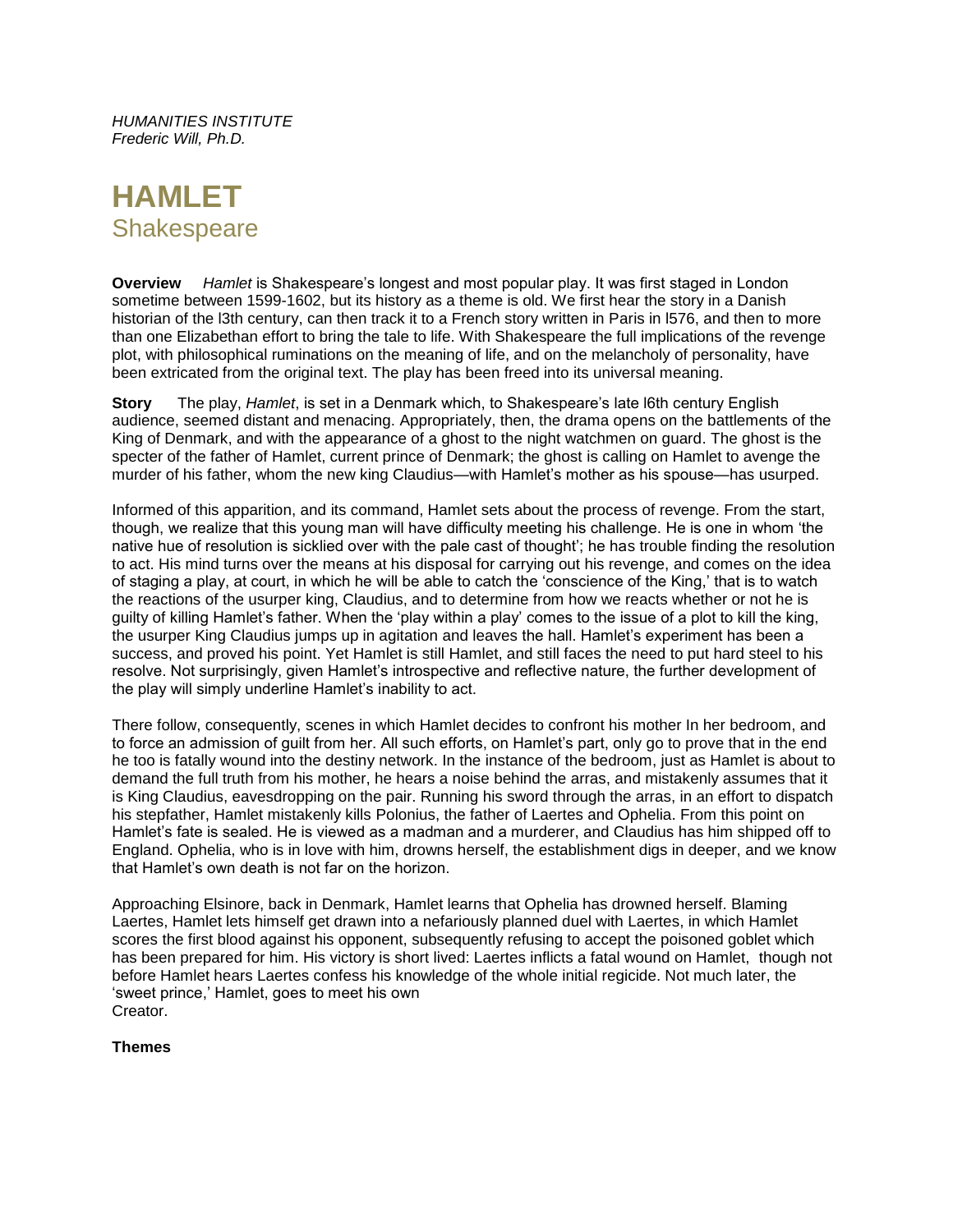**Indecisiveness.** From the start of the play, Hamlet is faced with a serious challenge, to avenge the murder of his father by Claudius. The play concerns the inner struggle of Hamlet to decide to commit murder, and the outward consequences of his indecisiveness.

**Feigning.** Hamlet feigns madness, in order to buy time and freedom, to observe what is going on at court. In the end, though, he loses not only his own sanity but his life. He has pushed his experiment too far.

## **Characters**

**Hamlet,** the prince of Denmark, is trapped by destiny in a sonship which leaves him little wiggle room. He is under pressure, from the start, to avenge his father's death, and his own death is exactly thereby foretold.

**Opheiia,** the daughter of Polonius, and sister of Laertes, is from the beginning of the play discussed as a prospective bride for Hamlet. In the end, however, the love between these two becomes dreadfully counterproductive, and Ophelia drowns herself.

**Polonius** is the father of Ophelia and Laertes, and chief counsellor to the King of Denmark. Fatally and mistakenly stabbed by Hamlet, Polonius is best known to Shakespeare's readers as a fatherly but garrulous old man, who cannot speak without using adages and wise saws.

## MAJOR CHARACTER

HAMLET (conscientious)

**Character** The character of Hamlet has for three centuries been a major discussion point in English literary criticism. The mystery with Hamlet is that he seems unable to act, that he is introverted and 'sicklied over with the pale cast of thought,' even though the opportunity for revenge on the King and Queen, for his own father's murder, is palpably present. Is it that the young prince has lost his motivation in life, that he can't find the right moment to kill the King, or has he—by interacting with the 'evil' spirit of the ghost on the battlements--been rendered unable to clean up his moral life? Hamlet the introvert has little strength to ask these questions of himself.

**Parallels** Wherever the literary theme in question involves a young man pondering revenge on stepdad and mom, it is likely that the author is rethinking tahe Hamlet legend, as Shakespeare molded it. Orestes, in Aeschylus' *Oresteia* (458 B.C.) , is haunted by the need to avenge his father's death, by killing his mother and her lover; the same preoccupation is starkly modernized in Eugene O'Neill's *Mourning becomes Electra*( 1931). Among the substantial post-Shakespearian literary encounters with Hamlet, we need to include texts like Goethe's *Wilhelm Meister's Apprenticeship* (1778-96), Melville's *Pierre* (1852), or James Joyce's *Ulysses*(1922). Wilhelm Meister and Stephen Dedalus, in Joyce's work, both make Hamlet—character and play—a reference point for recurrent concerns with human duty, weakness, and responsibility. Melville goes profoundly for the crippling relationship between Hamlet and his mother, the crux of the prince's difficulty with action.

## **Illustrative moments**

**Inwardly** Hamlet meets with the King and his mother—now the King's wife. He lets them see that he is disturbed—by their revolting murder and marriage—but refuses to let them inside his thoughts. 'I have that within which passeth show/ these but the trappings and the suits of woe.' He makes a pretence of obedience to his new parental pair, while burying his woe inside—in such a way that they can't miss either it or his fury. The oversubtle, action-wary stepson confronts his authority figures with a quiet hatred; he turns his rejection of the elders in on himself.

**Bitter** After Hamlet's parents exit, he launches into a soliloquy—'Oh that this too too solid flesh would melt…'—in which he pours out his despair about the whole human condition. He bases his despair largely on the brutality with which his step father murdered his mother, and on the speed with which his mother